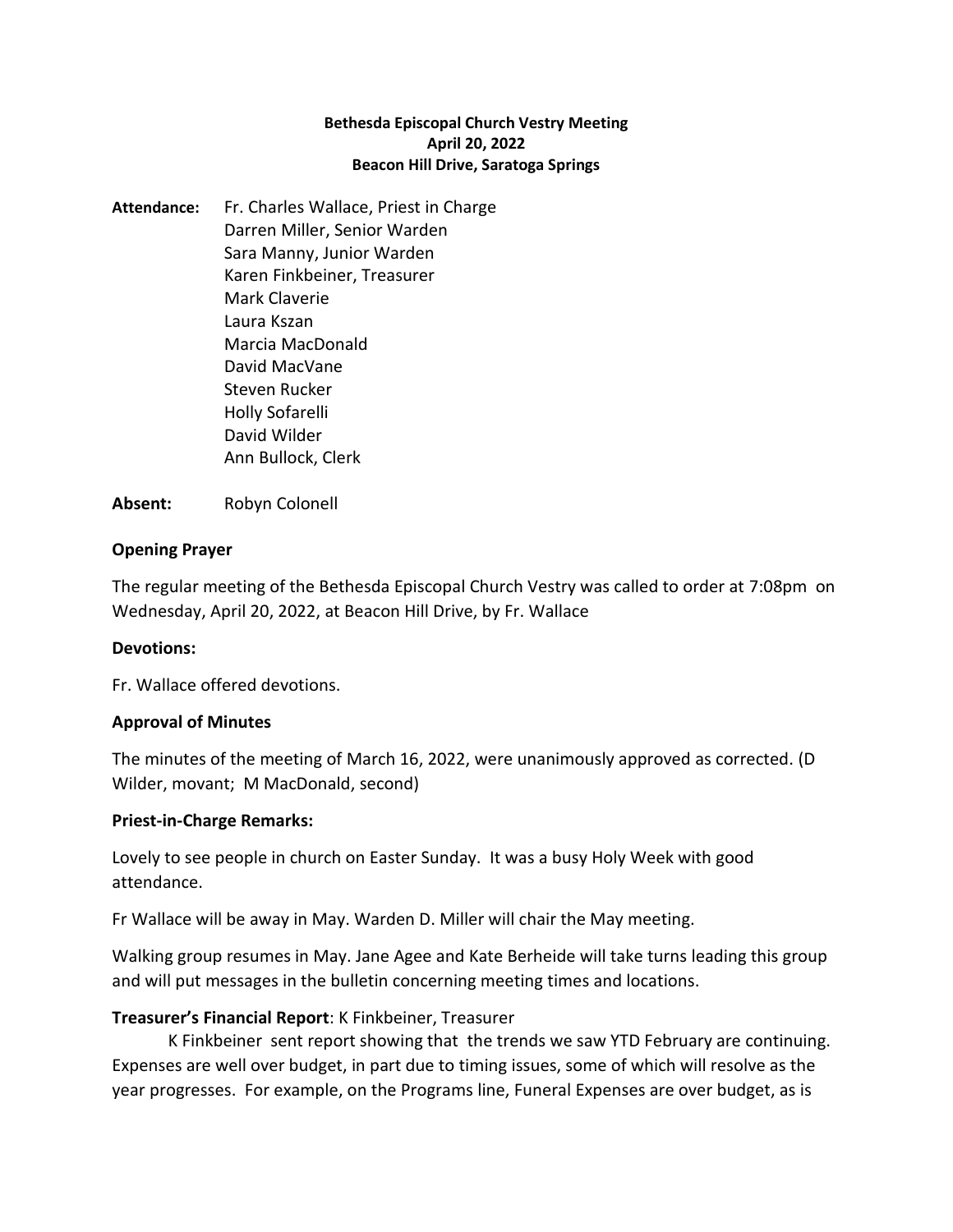the Income from funerals. Note that Wedding and Funeral expenses/revenue are separately itemized. Fr Wallace remarked that funeral expenses should be a wash: his fee and that of the organist are covered by the family's payment. Question as to the income to the church, which is part of the diocesan assessment, as opposed to the fees for service which should not be subject to diocesan assessment. More funerals this year than we expected, sadly.

Although most of the expense overrun is either funded (funerals) or timing that will resolve as the year goes on, the Utilities overrun will probably continue as the increase in the budget most likely will not cover the actual cost increases this year.

We are currently over budgeted expenses somewhat; will include a note in the bulletin to remind parishioners of the need for continued giving.

Pledge and Plate income is on budget, which is good news. One large donation was made 'early' against a full year pledge, so that benefit is a temporary timing benefit, but it helps with our first quarter cash flow.

Accounts payable is all current, thanks to the cash surplus we had at the end of 2021 due to the special giving late in the year.

We had an enthusiastic (\$2,015) response to our March Special Envelope drive. As a reminder, the Jan and Feb Special giving was designated to Fuel, included in Other unrestricted Operational income as it offsets our Utilities expense.

In January, we spoke about excess cash in our checking accounts from the end-2021 giving. It has been moved now into investments where it is earning income.

D Wilder asked about line item for episcopal church clergy: K Finkbeiner will investigate this. Also, flower fees this year for Easter were significantly less than last year. Christmas flower/greenery income was higher last year than usual. Fr. Wallace reports that we have plenty of flower funds

D Miller reports that the City has permitted us to close the letter of credit with Saratoga National for the Mercy House project. K Finkbeiner will speak with Elaine about the best process to return this to endowments.

(Motion by M Claverie; L Kszan, second, to accept the financial report. Approved unanimously)

### **Churchwardens' Report:**

## **Senior Warden:** D. Miller

The "anonymous donor" still wishes to remain anonymous. It is hoped that, within eighteen to twenty-four months, they will be able to make the donation to the Church. The current transaction is intended to close in May.

## **Junior Warden:** S Manny

Financial committee intends to meet with Barbara concerning her position and best use of her time and abilities. Expect to have time cards or better time controls in place. She presently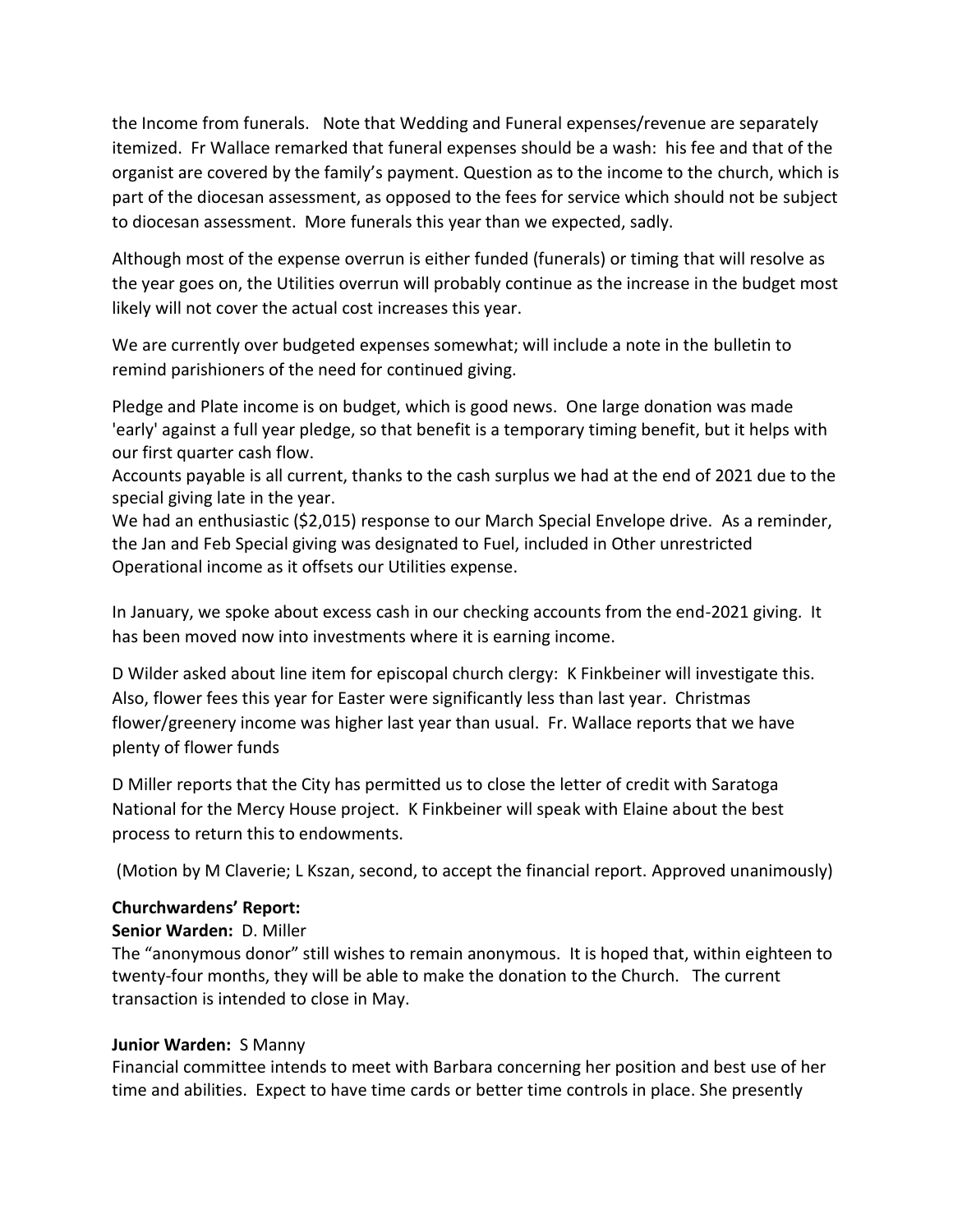works 26 hours per week; will investigate whether time needs to be adjusted. May close the office Mondays and change the published hours staff is available to the parish.

Coffee hour will resume as spring progresses.

Question as to the summer party: is it financially viable? Is it appropriate currently? Coming off the pandemic, is this a needed social event?

Fr. Wallace went to an event at the Cathedral before Easter, catered by Fr. Jonathan Beck's wife. Suggests a Food and Wine pairing event as an event for social purposes and fundraising. Question as to a location for this: could we use the Methodist Church? Or a tent on the side lawn?

K Finkbeiner observes that anything that makes us look like we are open and active (tent on the lawn; coffee hour outside) is a benefit to all of us. Need kitchen space available.

D Wilder suggests either the Methodist or Baptist church. D MacVane asks what the objective of this event is: we need to grow the church. Bring guests to this dinner. Must "grow sales" of the church. Fr. Wallace will talk with Fr. Beck about the possibility of this event.

S Rucker; H Soffarelli: D MacVane will work on this event. D MacVane suggests this should be free; have it in September, rather than August. Rather like SPAC Wine and Food event in Sept?

# **Matters arising/ Committee Reports:**

## **Capital Projects:**

**Roof Project**: Mark Claverie:

Removal of old roofing material. Deck was inspected and found to be in good condition. New plywood decking installed over existing deck and water/ice shield applied. Passed inspection by the city building inspector. No leakage detected in the church in the newly roofed areas – leaks in the areas where the roof has yet to be replaced.

Little debris inside the church, fortunately.

Concern with the east side of the church as there has been damage in the past in this area. Moved the piano out of the way and will continue to monitor.

The completion date for the roof project has slipped slightly – the new finish date is July 6th with scaffolding removal and lawn restoration completed by July 20th. They are aware of the July 23rd wedding.

National Grid still needs to come and put a rubber boot over the electrical service line to the church. This will allow scaffolding to be erected for trim work and painting. Was to have been completed by last Thursday – still not done.

The louvers in the bell tower were inspected by Chris Bennett and Sano-Rubin from lift. Does not seem complicated to replicate. Sano-Rubin will be able to produce them in their workshop. (Note: Sano Rubin has been acquired, but we will continue with the same personnel on projects.)

Chris Bennett evaluated the side door previously.

The Holy Rollers have been very helpful—and it's like a coffee hour. It has been both a work effort and social effort. Always had a good turn-out.